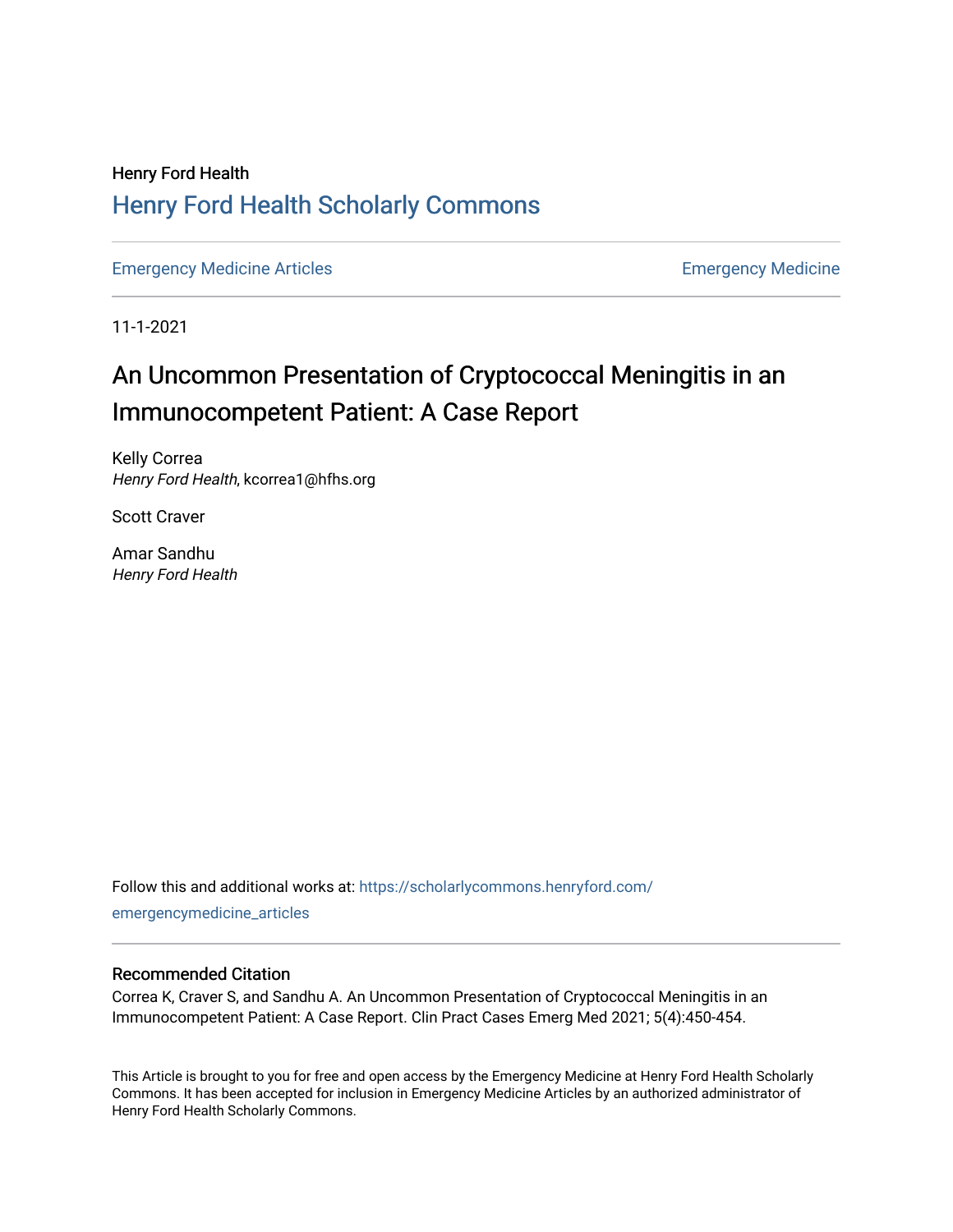# **An Uncommon Presentation of Cryptococcal Meningitis in an Immunocompetent Patient: A Case Report**

**Kelly Correa, MD\* Scott Craver, DO**† **Amar Sandhu, BS**‡ \*Henry Ford Wyandotte Hospital, Department of Emergency Medicine and Graduate Medical Education, Wyandotte, Michigan Ascension St. Vincent Indianapolis Hospital, Department of Emergency Medicine, † Indianapolis, Indiana ‡Henry Ford Wyandotte Hospital, Department of Emergency Medicine, Wyandotte, Michigan

Section Editor: Rachel Lindor, MD, JD Submission History: Submitted May 24, 2021; Revision received July 27, 2021; Accepted August 2, 2021 Electronically published October 12, 2021 Full text available through open access at http://escholarship.org/uc/uciem\_cpcem DOI: 10.5811/cpcem.2021.8.53368

**Introduction:** Meningitis is a serious and potentially life-threatening infection of the central nervous system. *Cryptococcus neoformans* is a rare fungal cause of meningitis that commonly presents with atypical symptoms. Although this infection is most common in immunocompromised patients, it also occurs in immunocompetent patients. This case report describes an atypical presentation of cryptococcal meningitis in a seemingly immunocompetent patient.

**Case Report:** A 40-year-old immunocompetent patient with no significant past medical history had visited the emergency department (ED) five times within a span of 30 days reporting dental pain and headache. Throughout each of the visits, no clear symptoms signaling the need for a meningitis workup were observed, as the patient had been afebrile, displayed no nuchal rigidity, and his presenting symptoms subsided within the ED after treatment. A lumbar puncture was performed after emergency medical services brought the patient in for his sixth ED visit, initially for stroke-like symptoms and altered mental status. Spinal fluid was indicative of cryptococcal meningitis.

**Conclusion:** This case highlights the challenge of identifying cryptococcal meningitis in the ED, particularly in immunocompetent patients who do not display classic meningitis symptoms. It also highlights the importance of keeping a broad differential and carefully ruling out diagnoses when patients return to the ED multiple times for the same complaint. [Clin Pract Cases Emerg Med. 2021;5(4):450–454.]

**Keywords:** *case report; immunocompetent; cryptococcal meningitis; altered mental status; headache.*

### **INTRODUCTION**

*Cryptococcus neoformans* (*C. neoformans*) mediated meningitis is a common opportunistic infection in immunocompromised patients, many of whom are positive for human immunodeficiency virus (HIV).<sup>1</sup> Other susceptible individuals include those undergoing cancer treatment or taking immunosuppressive medications for transplants or autoimmune diseases. Pertinent symptoms of cryptococcal meningitis include fever, headache, nuchal rigidity, and new onset altered mental status. If the disease is suspected, the patient should undergo

imaging of the brain (computed tomography or magnetic resonance imaging) and lumbar puncture.<sup>1</sup> The estimated number of hospitalizations for cryptococcal meningitis in the United States (US) is roughly 3,400 cases per year, with 700 deaths annually in both immunocompromised and immunocompetent individuals, indicating a rather high mortality rate.<sup>2</sup> Almost 22% of cryptococcal meningitis hospitalizations in the US in 2009 were in individuals without HIV.<sup>3</sup>

While the prevalence of cryptococcal meningitis in patients with HIV within the US has been declining, cryptococcal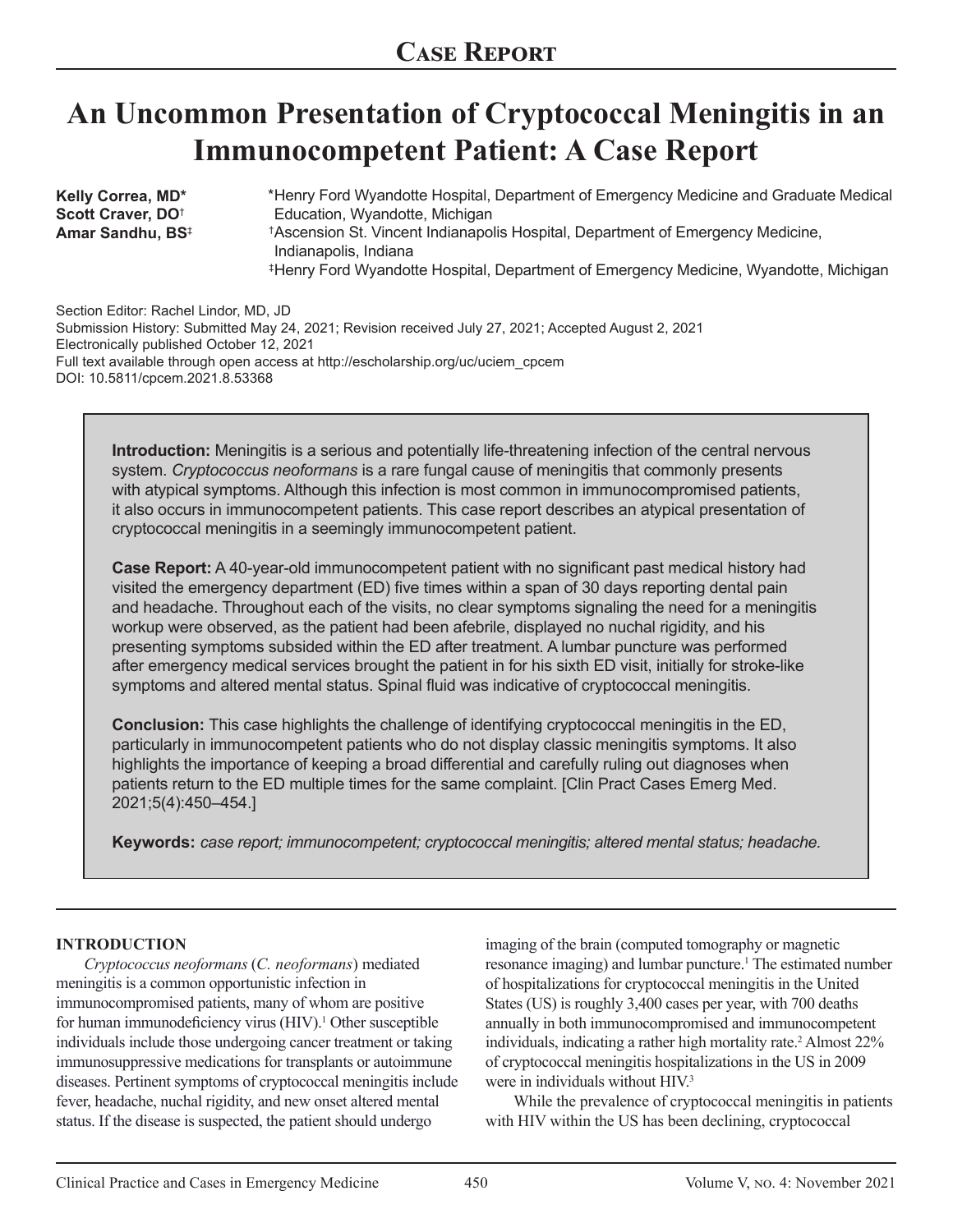meningitis in immunocompetent and non-HIV infected patients has been more persistent, accounting for a substantial proportion of all cryptococcal meningitis cases.<sup>4</sup> Identifying the true incidence of cryptococcal meningitis in immunocompetent patients is challenging, since non-HIV infected patients may have a range of levels of immunocompetence. One single-center study stratified patients into HIV-positive, organ transplant recipient, and non-HIV/non-organ transplant groups to better define the immunocompetent population and showed that of 302 cryptococcal meningitis cases, 36% were from the non-HIV/non-organ transplant group, which shows that most cases occurred in patients with a known immunocompromised status.7

Interestingly, cryptococcal meningitis has shown higher mortality rate in non-HIV infected individuals than in HIVinfected patients in the US (13.3% and 10.5%, respectively).<sup>3</sup> Clinical presentations can vary, and classic symptoms of meningismus only occur in some patients. Immunocompetent patients may have a longer time from the onset of illness to presentation, a more evident inflammatory response (leading to elevated intracranial pressure), and various comorbidities that may also contribute to poor prognosis.<sup>3,5,6,7</sup>

The purpose of this case report is to illustrate how patients with cryptococcal meningitis may not have the risk factors, patient history, or physical exam findings that are commonly seen in meningitis. Additionally, we emphasize that immunocompetent patients are likely to develop cryptococcal meningitis in the absence of a classic meningitis presentation, thus, the disease should be considered in every patient who presents to the emergency department (ED) with headache, altered mental status, or behavioral change.

## **CASE REPORT**

A 40-year-old man was brought to the ED by emergency medical services after he was found outdoors displaying an altered mental status, right-sided facial droop, headache, and unsteady gait. On initial evaluation, the patient was drowsy, following commands poorly, and could not answer questions appropriately. His initial Glasgow Coma Scale score was 13 (eye - 3, motor - 4, verbal - 6). Provocative testing revealed inconsistent right-sided ptosis with an otherwise non-focal neurologic exam.

Given this presentation, there was a concern for stroke. The patient underwent computed tomography and computed tomography angiography of the head and neck; both were negative for any evidence of ischemic or hemorrhagic stroke or other abnormalities. During his continued evaluation, he reported a headache, which he described as left temporal pressure with associated dental pain. He reported exacerbation of the headache with light and sound but reported not having had any nausea or vomiting. He conveyed that his headache was consistent with previous migraines, just more severe. He did not report any neck stiffness, fever, or sweats. Medical records showed that the patient had been in the ED five other times in the past 30 days with either headache or dental pain.

## *CPC-EM Capsule*

What do we already know about this clinical entity? *Cryptococcal meningitis is a rare form of fungal meningitis that is most common in immunocompromised individuals. It often presents with atypical symptoms and has a high mortality rate.*

What makes this presentation of disease reportable? *This case of cryptococcal meningitis in a healthy patient without any identifiable risk factors reviews his atypical presentation, multiple visits, and the symptom that led to diagnosis.*

What is the major learning point? *Cryptococcal meningitis can occur in immunocompetent patients. Physicians must have a high suspicion for this disease in patients presenting with change in behavior, and/or headaches.*

How might this improve emergency medicine practice?

*Knowledge of the possible atypical presentations of cryptococcal meningitis among physicians can lead to earlier diagnosis, treatment, and functional outcome in these patients.*

On one visit the patient reported dental pain, was noted to have poor dentition, and pain was improved after dental block. On another visit the patient reported chronic headaches that were relieved by anti-inflammatory medications. Each of these previous assessments did not reveal any fever, neck stiffness, or altered mental status and thus did not trigger concern for intracranial pathology or meningitis requiring further workup. Each time, after symptomatic improvement with medications given in the ED, the patient was discharged and instructed to follow up with his family medical doctor.

Later in the patient's ED course, a family member arrived and reported that the patient had been mentally decompensating over the previous two weeks. The family member stated that the patient had been acting abnormally, including urinating, and defecating in his bedroom and walking around the house naked. The family member was not aware of the patient having had any recent illness, recent travel, exposure to birds, or having pets at home. The family member reported that the patient worked as a sandblaster and had a sporadic history of marijuana and alcohol use. Given the patient's behavioral change, a lumbar puncture was performed for further investigation.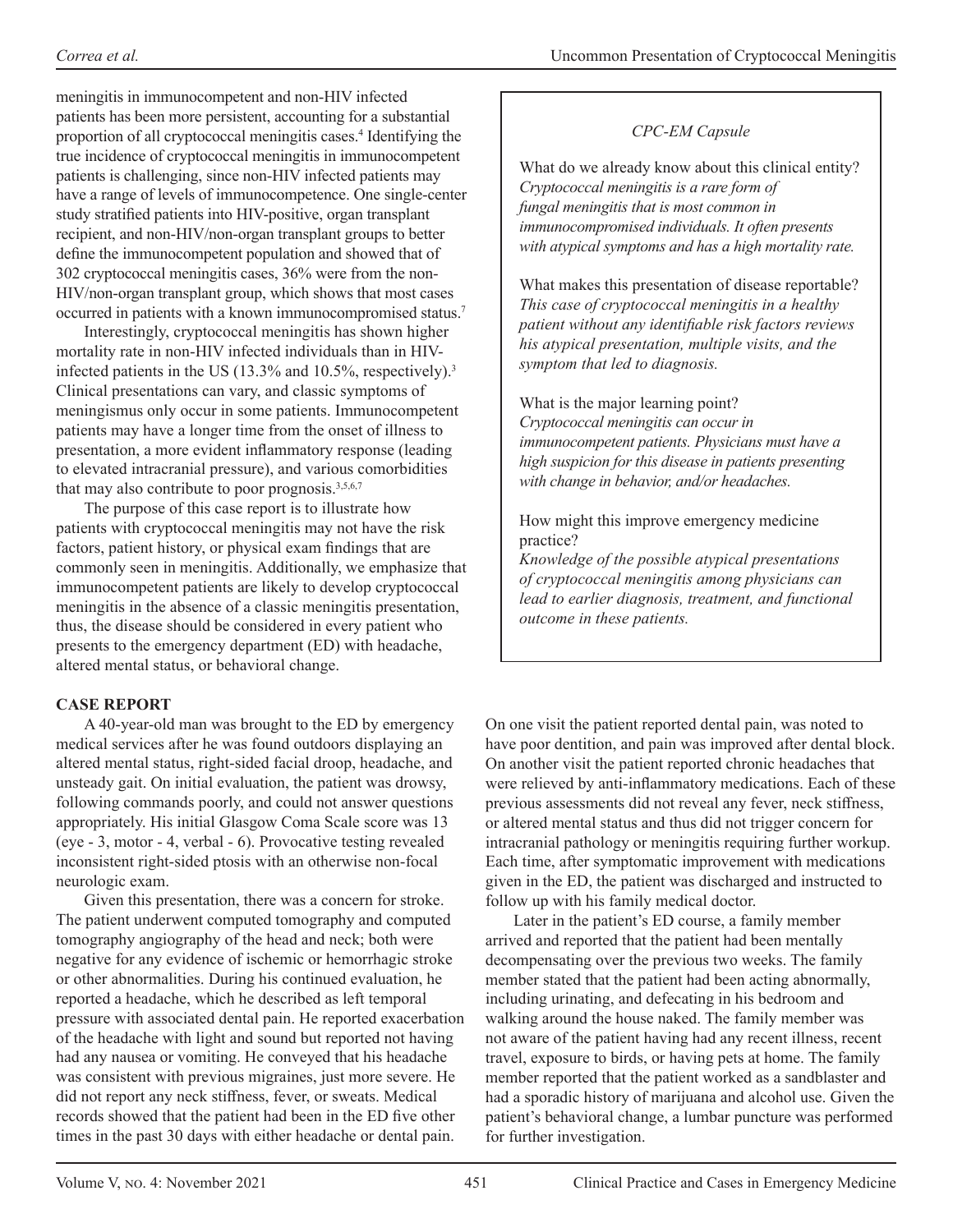The procedure was performed in the standard fashion, positioned in the left lateral decubitus position. The initial opening pressure was 42 centimeters of water  $(cmH_2O)$ (reference range:  $5{\text -}25$  cmH<sub>2</sub>O). Analysis of cerebrospinal fluid (CSF) from tube four revealed a red blood cell count of 5 millimeters cubed (mm<sup>3</sup>) (reference value: 0 mm<sup>3</sup>), white blood cell count of 178 mm<sup>3</sup> (reference range: 0-5 mm<sup>3</sup>), neutrophils 40% (reference value: 0%), lymphocytes 35% (reference range: 60%-70%), eosinophils 4% (reference value: 0%), protein 100 milligrams per deciliter (mg/dL) (reference range: 15-55 mg/dL), glucose 20 mg/dL (reference range: 40-80 mg/dL) and lactic acid 5.4 millimoles per liter (mmol/L) (reference range: 1.2-2.4 mmol/L). Given the concern for meningitis, the treatment team started the patient on empiric antibiotics (vancomycin 2 grams, ceftriaxone 2 grams, and acyclovir 710mg given parenterally) while the patient was in the ED.

The patient was admitted to the hospital where he was followed by infectious disease specialists and given continued empiric medications as described above. Two days after the initial lumbar puncture, the cryptococcal CSF antigen test returned positive. The patient was then started on amphotericin 450mg parenterally and flucytosine 1750mg orally. Cerebrospinal fluid and blood cultures tested positive for *C. neoformans* on day three. The patient received six therapeutic lumbar punctures during his admission for increased intracranial pressure, as well as eventual placement of a ventriculoperitoneal shunt for persistently elevated intracranial pressure after two months of therapy. A fourth-generation antigen/antibody HIV enzymelinked immunosorbent assay (ELISA) test during admission was negative. Investigation and workup for other disease processes causing immunosuppression (including cirrhosis, autoimmune disorders, hematologic malignancy, sarcoidosis, previous steroid use, immunosuppressive therapy) were all negative. Further exploration into his alcohol use noted that it was "sporadic" and was thought to be non-contributory. Magnetic resonance imaging done during his hospitalization revealed increased T2/ weighted-fluid-attenuated inversion recovery signal representing ventriculitis consistent with cryptococcal meningitis (Image). Hallucinations and odd behaviors were continually noted during the patient's admission, although these symptoms improved gradually. Upon discharge from the hospital, the patient was placed on 1600mg of oral fluconazole daily for three months and then continued maintenance therapy of fluconazole 400mg for 12 months. One year from the patient's initial diagnosis of cryptococcal meningitis, he had some improvement in his cognition and was able to live independently, though he continued to struggle with symptoms of headache despite having a ventriculoperitoneal shunt and was unable to work. He continues to follow with infectious disease to ensure continued remission from cryptococcal meningitis.

## **DISCUSSION**

The differential diagnosis of headaches and altered mental status is broad and requires thoughtful consideration when



**Image.** Magnetic resonance imaging without contrast. The hyperintense areas (black arrows) in the cerebrum are increased T2/weighted-fluid-attenuated inversion recovery signal representing ventriculitis consistent with cryptococcal meningitis.

narrowing down the etiology of a patient's symptoms. The case presented here illustrates how an otherwise healthy, immunocompetent individual may present with seemingly mild symptoms, such as headache, before more serious symptoms of cryptococcal meningitis develop, such as altered mental status. Our patient's experience highlights the challenge of identifying cryptococcal meningitis in the ED since individuals may not present with obvious signs of meningismus and confirmatory diagnosis via antigen testing takes time and is unlikely to be available while the patient is in the emergency department.

Cryptococcal meningitis is atypical in otherwise immunocompetent patients, with only 0.4 to 1.3 cases per 100,000 people in the United States.<sup>8</sup> Studies have shown that *C. neoformans* uses its many virulence factors and phenotypic plasticity to avoid host macrophages after inhalation from the environment, allowing it to bypass the blood-brain barrier and multiply within a nutrient-depleted environment.<sup>9</sup> There are two leading causes of cryptococcal meningitis infection. The first is a high level of organism exposure, such as exposure to bird excrement where *C. neoformans* are found.10 The second is immunosuppression from conditions such as HIV, alcoholism, diabetes mellitus, or autoimmune disease.<sup>11</sup>

The current criteria used to evaluate a patient's risk of having cryptococcal meningitis is suboptimal. Meningismus, a classic finding in meningitis, is defined as neck rigidity, photophobia, and headache; however, this constellation of symptoms occurs in less than 20% of patients with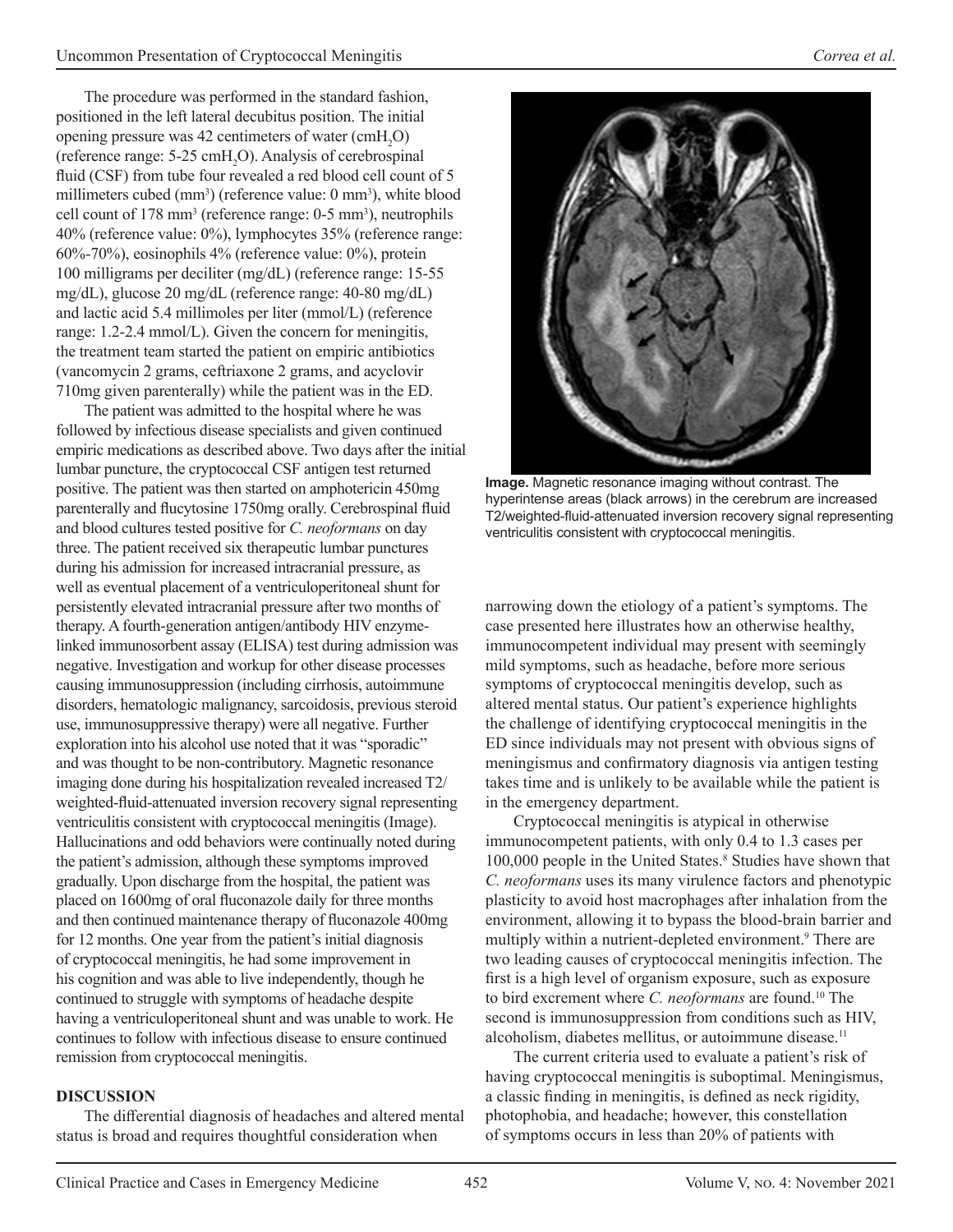cryptococcal meningitis.11 Therefore, accurate diagnosis in the ED is challenging. Most patients with cryptococcal meningitis display at least one of the following symptoms: headache, altered mental status, nuchal rigidity, or fever; headache being the most commonly reported symptom.<sup>11,12</sup> When patients who lack the obvious risk factors for cryptococcal meningitis present with vague symptoms or present multiple times with the same symptoms, such as headache in the case of our patient, the physician may mistakenly conclude that the patient has a recurring condition and not an acute pathology. Thus, anchoring bias is a particular barrier to swift and accurate diagnosis of cryptococcal meningitis in otherwise healthy, immunocompetent patients.

Management of cryptococcal meningitis after diagnosis starts with induction therapy to quickly reach sterilization of the CSF and normally includes intravenous combination antifungal therapy with amphotericin B and flucytosine.<sup>13</sup> However, this decision should be made in consultation with an infectious disease specialist. Relieving elevated intracranial pressure via lumbar puncture (or VP shunt) until pressure normalizes is also an important component of treatment for cryptococcal meningitis, due to the significant inflammatory burden. $13,14$  A lumbar puncture is typically repeated after two weeks of antifungal induction therapy to confirm sterilization of the CSF, even among patients who have clinically improved.<sup>13</sup> If the CSF is sterile, therapy can be de-escalated to a consolidation dosing range (400mg fluconazole daily). Consolidation and maintenance therapy with fluconazole can proceed for a year or more.<sup>11</sup> Note that specific recommendations vary for specific populations, such as HIV-infected individuals, organ transplant recipients, children, and pregnant women.14 A comprehensive treatment of cryptococcal meningitis management for ED clinicians can be found in Fisher et al.<sup>5</sup>

Patients with cryptococcal meningitis who are not presenting with classic signs and symptoms of meningitis and who do not have the main risk factors (immunosuppression), often have poor outcomes because diagnosis and treatment are delayed.11 The most important prognostic factors are the nature of the underlying immunosuppression and the concurrent disease processes. Other factors conferring poor prognosis include positive India ink examination of the CSF, CSF white blood cell count less than 20 µL, initial CSF or serum cryptococcal antigen titer greater than 1:32, and high opening pressure on lumbar puncture.15

### **CONCLUSION**

Overall, *C. neoformans* meningitis is a rare cause of meningitis in immunocompetent individuals; however, it is still important to consider in patients with headache and altered mental status given its insidious onset and high mortality rate. A careful and detailed history is warranted for every encounter to evaluate risk factors for serious diseases and narrow the differential diagnoses. Furthermore, when

a patient presents multiple times to the ED with symptoms like headache, it is imperative that clinicians reconsider the differential diagnosis, initiate immediate testing for meningitis-causing microorganisms and begin appropriate supportive care.

*The authors attest that their institution requires neither Institutional Review Board approval, nor patient consent for publication of this case report. Documentation on file.*

*Address for Correspondence*: Kelly Correa, MD, Henry Ford Wyandotte Hospital, Department of Emergency Medicine and Graduate Medical Education, 2333 Biddle Avenua, Wyandotte, Michigan 48192. Email: kcorrea1@hfhs.org.

*Conflicts of Interest*: By the *CPC-EM* article submission agreement, all authors are required to disclose all affiliations, funding sources and financial or management relationships that could be perceived as potential sources of bias. The authors disclosed none.

*Copyright*: © 2021 Correa et al. This is an open access article distributed in accordance with the terms of the Creative Commons Attribution (CC BY 4.0) License. See: http://creativecommons.org/ licenses/by/4.0/

### **REFERENCES**

- 1. Sloan DJ and Parris V. Cryptococcal meningitis: epidemiology and therapeutic options. *J Clin Epidemiol*. 2014;6:169-82.
- 2. Rajasingham R, Smith RM, Park BJ, et al. Global burden of disease of HIV-associated cryptococcal meningitis: an updated analysis. *Lancet Infect Dis*. 2017;17(8):873-81.
- 3. Pyrgos V, Seitz AE, Steiner CA, et al. Epidemiology of cryptococcal meningitis in the US: 1997–2009. *PLoS One*. 2013;8(2):e56269.
- 4. Pappas PG. Cryptococcal infections in non-HIV-infected patients. *Trans Am Clin Climatol Assoc.* 2013;124:61–79.
- 5. Fisher KM, Montrief T, Ramzy M, et al. Cryptococcal meningitis: a review for emergency clinicians. *Intern Emerg Med.* 2021;16(4):1031-42.
- 6. Lui G, Lee N, Ip M, et al. Cryptococcosis in apparently immunocompetent patients. *QJM*. 2006;99(3):143-51.
- 7. Brizendine KD, Baddley JW, Pappas PG. Predictors of mortality and differences in clinical features among patients with Cryptococcosis according to immune status. *PLoS One*. 2013;8(3):e60431.
- 8. Mirza SA, Phelan M, Rimland D, et al. The changing epidemiology of cryptococcosis: an update from population-based active surveillance in 2 large metropolitan areas, 1992-2000. *Clin Infect Dis*. 2003;36(6):789-94.
- 9. Leopold Wager CM, Hole CR, Wozniak KL, et al. Cryptococcus and phagocytes: complex interactions that influence disease outcome. *Front Microbiol.* 2016;7:105.
- 10. Soltani M, Bayat M, Hashemi SJ, et al. Isolation of *Cryptococcus*